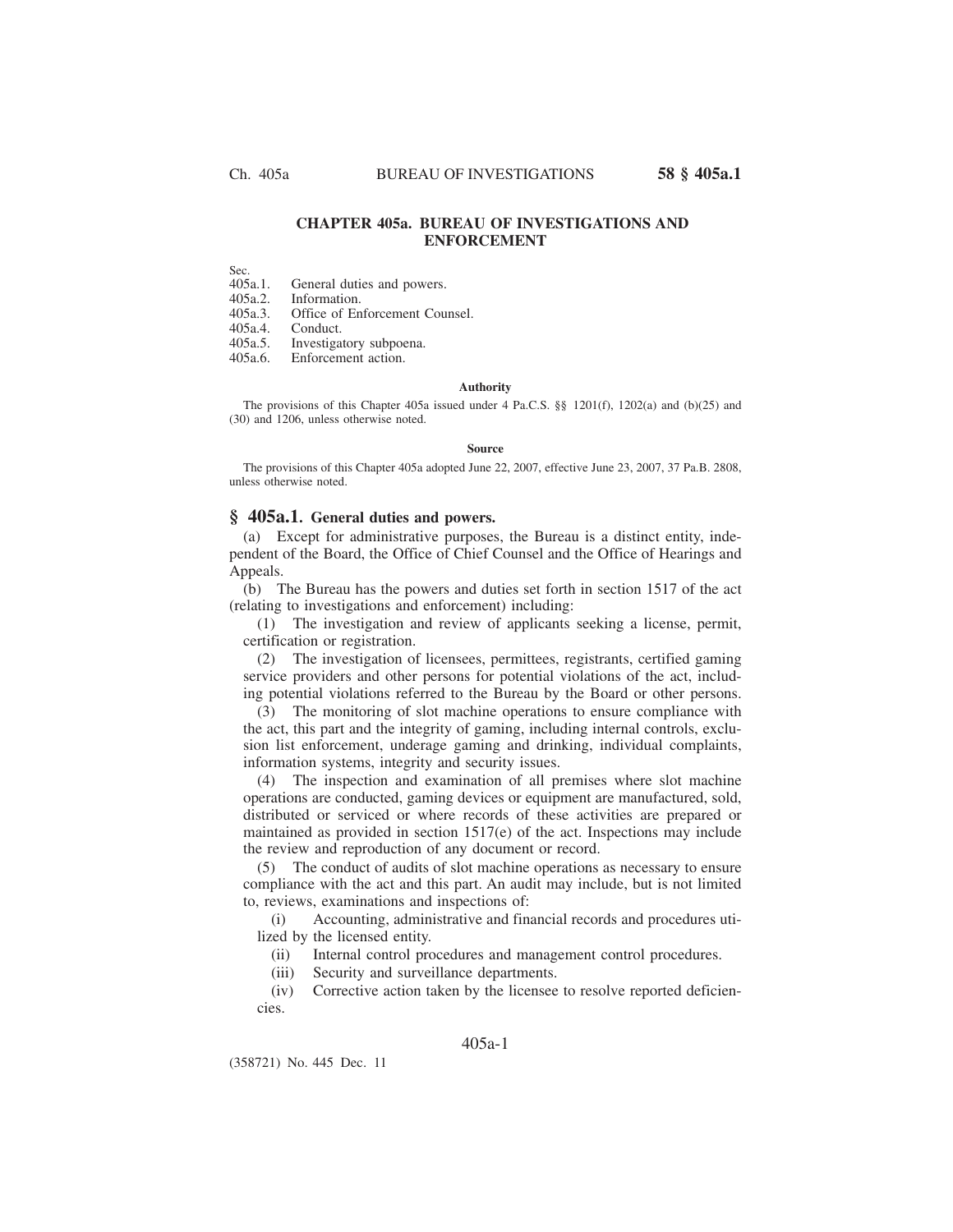(v) Reports issued by an independent certified public accountant or independently registered public accounting firm pertaining to the adequacy of the licensee's system of internal controls over financial reporting.

(vi) The licensee's responses, if any, to the reports noted in paragraph (v).

(vii) Other matters required by the Board or the Bureau.

(6) The referral of possible criminal violations under the act to the Pennsylvania State Police.

(7) Being a criminal justice agency under 18 Pa.C.S. Chapter 91 (relating to criminal history record information).

(c) The Bureau will determine the scope of a background investigation, which may not be directed or limited by the Executive Director or Chief Counsel of the Board.

#### **Authority**

The provisions of this § 405a.1 amended under 4 Pa.C.S. §§ 1103, 1202(b)(30), 1202.1, 1209(b), 1317(c), 1317.1(c), 1317.2, 1326 and 1516.1.

#### **Source**

The provisions of this § 405a.1 amended October 22, 2010, effective October 23, 2010, 40 Pa.B. 6083; amended October 7, 2011, effective October 8, 2011, 41 Pa.B. 5368. Immediately preceding text appears at serial pages (353397) to (353398).

## **§ 405a.2. Information.**

(a) An applicant for or holder of a license, permit, certification or registration shall provide all information, data and documents requested by the Bureau under section 1517(a) of the act (relating to enforcement). The Bureau may also request the execution of a release which would enable the Bureau and the Board to receive information pursuant to a request for information under the Freedom of Information Act (5 U.S.C. § 552).

(b) The Director of the Bureau, the Chief Enforcement Counsel, and their designees, will have the power and authority to administer oaths and affirmations for the purpose of obtaining voluntary sworn statements with regard to any matter or thing which may properly fall within the jurisdiction of the Board. Any person so designated will have the power and authority to obtain by subpoena the sworn statement of a person deemed to have information relevant to an investigation that the Board is authorized to conduct. Designation pursuant to this section will be made in writing, filed with the Clerk, and remain in effect until revoked.

(c) A State or local law enforcement agency, including the Pennsylvania State Police and the Office of Attorney General, the Department or other executive agency may provide information, data and documents requested by the Bureau relating to an applicant for or holder of a license, permit, certification or registration.

(d) The Bureau may, upon request, provide pertinent information relating to an applicant for or holder of a license, permit, certification or registration to law enforcement agencies, including the Federal Bureau of Investigation or other domestic or foreign agencies or jurisdictions.

405a-2

(358722) No. 445 Dec. 11

*2011 Commonwealth of Pennsylvania*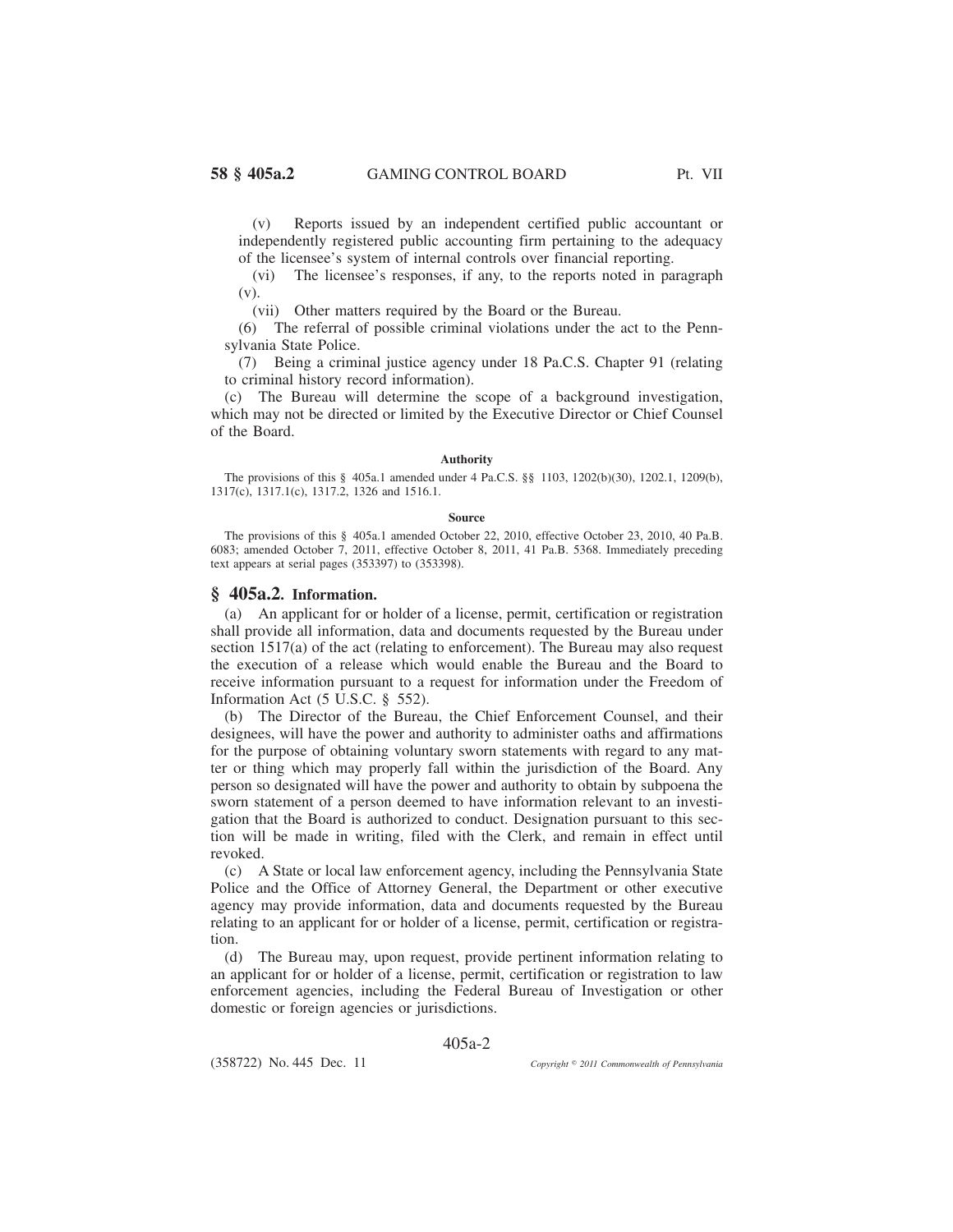(e) Information under this section may be provided or received by electronic distribution.

#### **Authority**

The provisions of this § 405a.2 amended 4 Pa.C.S. §§ 1202(b)(30), 1311, 1311.1, 1311.2, 1317, 1317.1, 1318 and 1517.

#### **Source**

The provisions of this § 405a.2 amended November 7, 2008, effective November 8, 2008, 38 Pa.B. 6150. Immediately preceding text appears at serial page (328466).

## **§ 405a.3. Office of Enforcement Counsel.**

(a) The Office of Enforcement Counsel within the Bureau has the following powers and duties:

(1) Advise the Bureau on all matters, including the granting of licenses, permits, certifications or registrations, the conduct of background investigations, audits and inspections and the investigation of potential violations of the act or this part.

(2) Make recommendations and objections relating to the issuance of licenses, permits, certifications and registrations.

(3) Initiate, in its sole discretion, proceedings for violations of the act or this part by filing a complaint or other pleading with the Board seeking civil fines or penalties, the imposition of conditions on a license, permit, certification or registration, or the suspension or revocation of a license, permit, certification or registration.

(4) Act as the prosecutor in enforcement actions under the act.

(5) Seek a settlement that may include fines, penalties or other actions subject to approval by the Board.

(6) Appear at administrative hearings and other proceedings before the Board.

(7) Petition the Board for the appointment of a trustee under section 1332 of the act (relating to appointment of trustee).

(8) Review all information discovered during an investigation relating to an applicant's suitability and eligibility for a license, permit, certification or registration and, in accordance with law, independently determine the content and scope of that information to be included in the final background investigation report.

(9) Prepare a final background investigation report for inclusion in the applicant's suitability report to the Board relating to an applicant's suitability and eligibility for a license, permit, certification or registration.

(b) The Chief Enforcement Counsel will report to the Executive Director of the Board on administrative matters.

(c) The Chief Enforcement Counsel may be removed by the Board only for good cause shown.

# 405a-3

(358723) No. 445 Dec. 11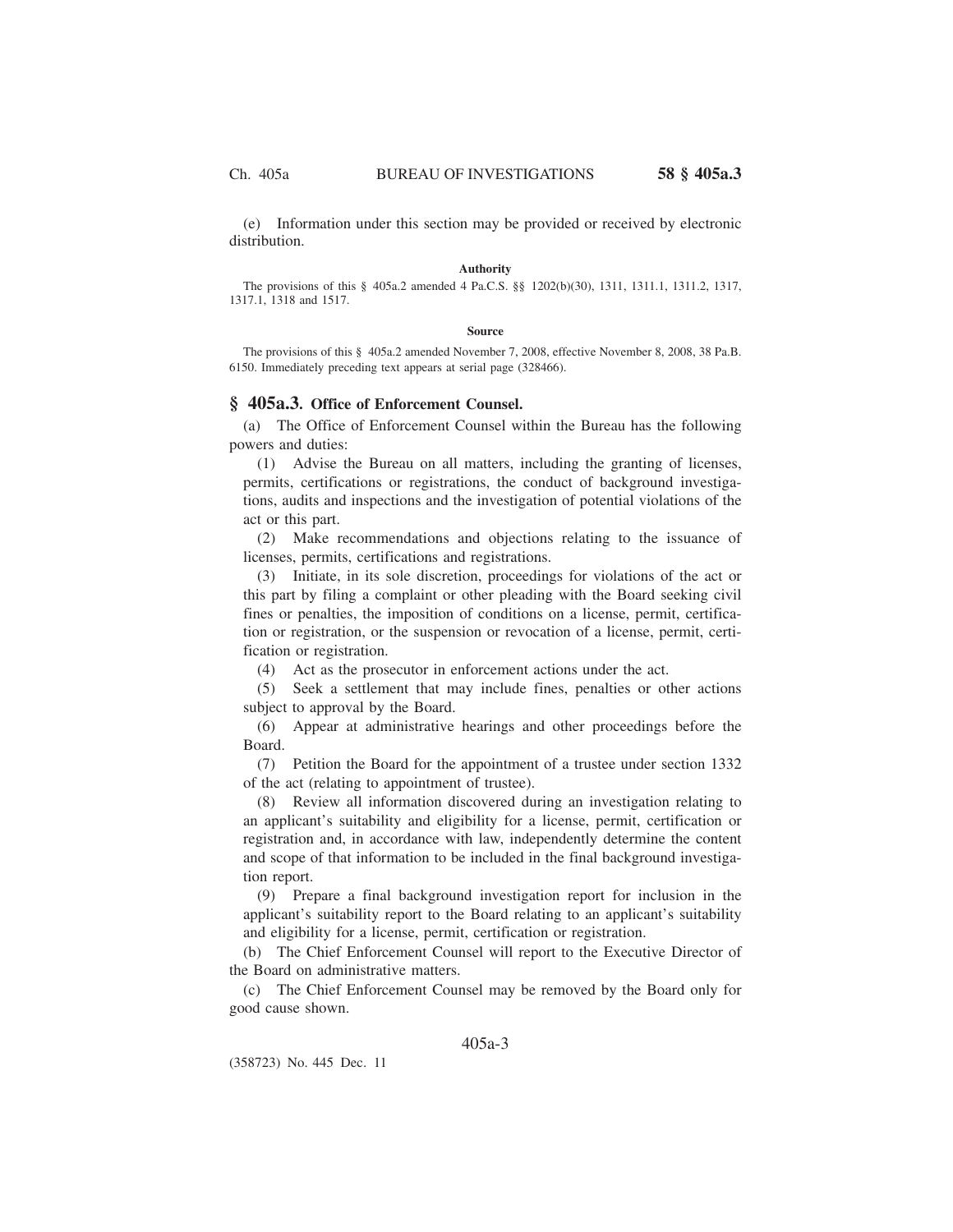## **Authority**

The provisions of this § 405a.3 amended under 4 Pa.C.S §§ 1202, 1202.1, 1207, 1320 and 1517.

#### **Source**

The provisions of this § 405a.3 amended March 28, 2008, effective March 29, 2008, 38 Pa.B. 1474; amended October 7, 2011, effective October 8, 2011, 41 Pa.B. 5368. Immediately preceding text appears at serial page (344533).

# **§ 405a.4. Conduct.**

(a) As provided in section  $1202.1(c.1)$  of the act (relating to code of conduct), an attorney representing the Bureau or Office of Enforcement Counsel, or an employee involved in the hearing process, may not engage in an ex parte communication with a member or presiding officer of the Board, the Chief Counsel or an attorney from the Office of Chief Counsel who is advising the Board in relation to that matter.

(b) A member or presiding officer of the Board, the Chief Counsel or an attorney from the Office of Chief Counsel who advises the Board may not direct, restrict or influence any employee of the Board or Bureau with respect to the conduct and scope of an enforcement proceeding or hearing with which the employee is involved.

(c) If it becomes necessary for the Chief Counsel or an attorney from the Office of Chief Counsel or a Board member to become involved on behalf of the Board in any enforcement proceeding, the Chief Counsel or the attorney from the Office of Chief Counsel or the Board member involved shall be prohibited from participating in the adjudication of that matter.

(d) The Bureau may not disclose any portion of a background investigation report to a member of the Board, the Chief Counsel or an attorney from the Office of Chief Counsel who is advising the Board, prior to the Office of Enforcement Counsel's submission to the Board of the final background investigation report relating to an applicant's suitability and eligibility for a license, permit, certification or registration.

### **Authority**

The provisions of this § 405a.4 amended 4 Pa.C.S. §§ 1202.1 and 1516.1.

### **Source**

The provisions of this § 405a.4 amended October 7, 2011, effective October 8, 2011, 41 Pa.B. 5368. Immediately preceding text appears at serial pages (344533) to (344534).

# **§ 405a.5. Investigatory subpoena.**

(a) The Chief Enforcement Counsel is authorized to require the attendance and testimony of witnesses and the production of books, accounts, papers,

405a-4

(358724) No. 445 Dec. 11

*2011 Commonwealth of Pennsylvania*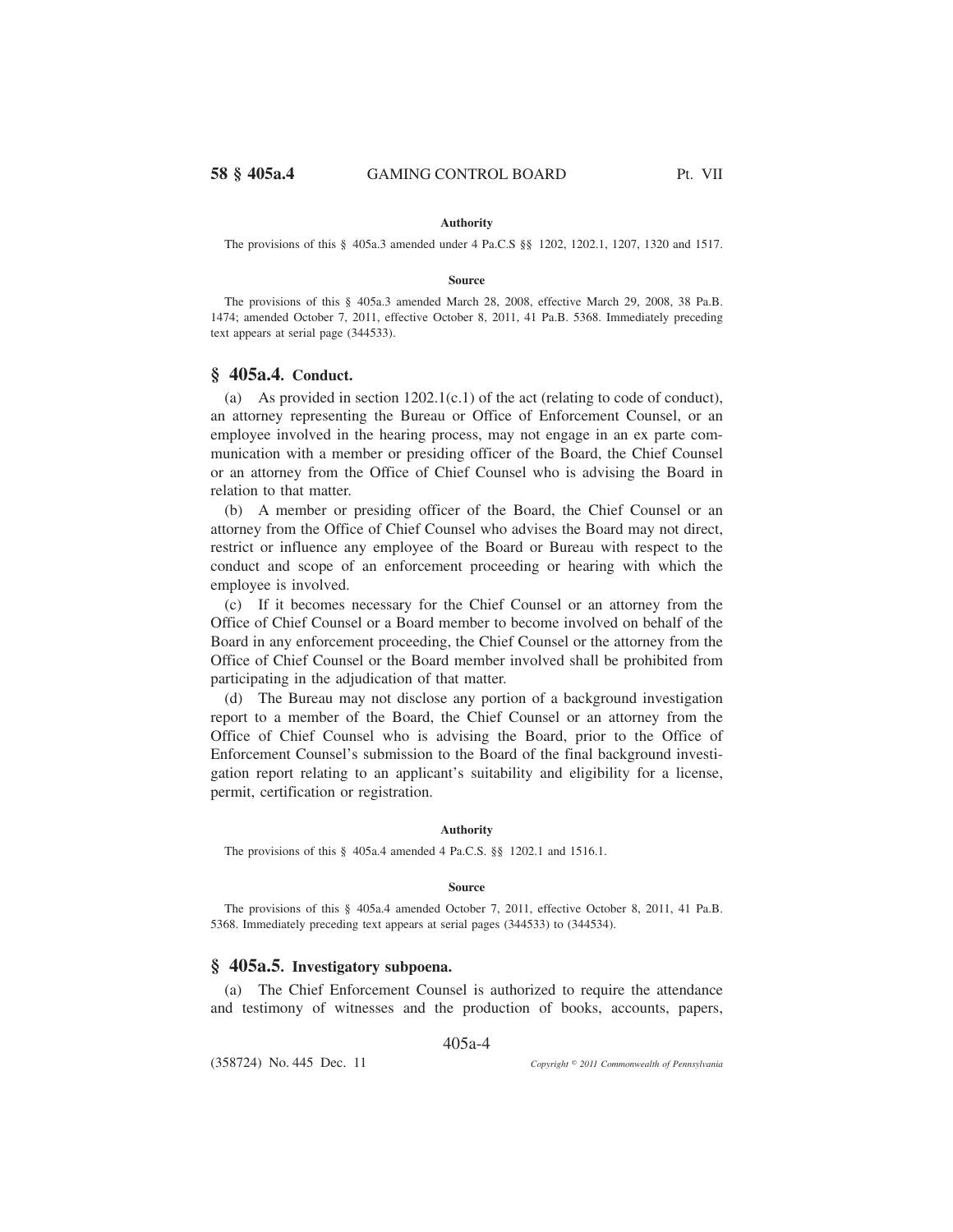records, documents, files, computer files and photographs in original or electronic format necessary for all action within the authority of the Bureau under the act or this part.

(b) The Chief Enforcement Counsel or a representative may issue subpoenas.

(c) In case of disobedience of any subpoena or the contumacy of any witness appearing before the Chief Enforcement Counsel or a representative, the Chief Enforcement Counsel or a representative may invoke the aid of Commonwealth Court or any court of record of this Commonwealth to require the person subpoenaed to obey the subpoena or to give evidence or to produce books, accounts, papers, records, documents, files, computer files and photographs in original or electronic format relative to the matter in question.

(d) The issuance of a subpoena under this section will not be required to secure the cooperation of a person who is an applicant for, or the holder of, a license, permit, certification or registration issued by the Board, or to secure the voluntary cooperation of any person.

#### **Authority**

The provisions of this § 405a.5 amended under 4 Pa.C.S. §§ 1202, 1207, 1320 and 1517.

### **Source**

The provisions of this § 405a.5 amended March 28, 2008, effective March 29, 2008, 38 Pa.B. 1474. Immediately preceding text appears at serial pages (328467) to (328468).

### **§ 405a.6. Enforcement action.**

(a) Upon a determination by the Office of Enforcement Counsel that sufficient facts exist to support enforcement action against a person holding a license, permit, certification or registration issued by the Board, the Office of Enforcement Counsel will initiate a complaint in accordance with § 493a.2 (relating to complaints), including a proposed order for an enforcement action and serve the complaint in accordance with § 491a.5 (relating to service).

(b) The complaint for an enforcement action will include a statement of the facts, the statute, regulation or statement of conditions that the person is being charged with violating and the remedy sought. The proposed order will be accompanied by a certificate of service demonstrating the date of service.

(c) Within 30 days from the date of service of complaint for an enforcement action, the person may file an answer in accordance with § 493a.5 (relating to answers to complaints, petitions, motions and other filings requiring a response) and serve a copy of the answer to the Office of Enforcement Counsel. Failure to file an answer within 30 days will be deemed:

(1) A waiver by the person of any right to an administrative hearing before the Board or the Office of Hearings and Appeals.

(2) An admission by the person of all matters and facts alleged in the proposed order for enforcement action.

# 405a-5

(365631) No. 461 Apr. 13